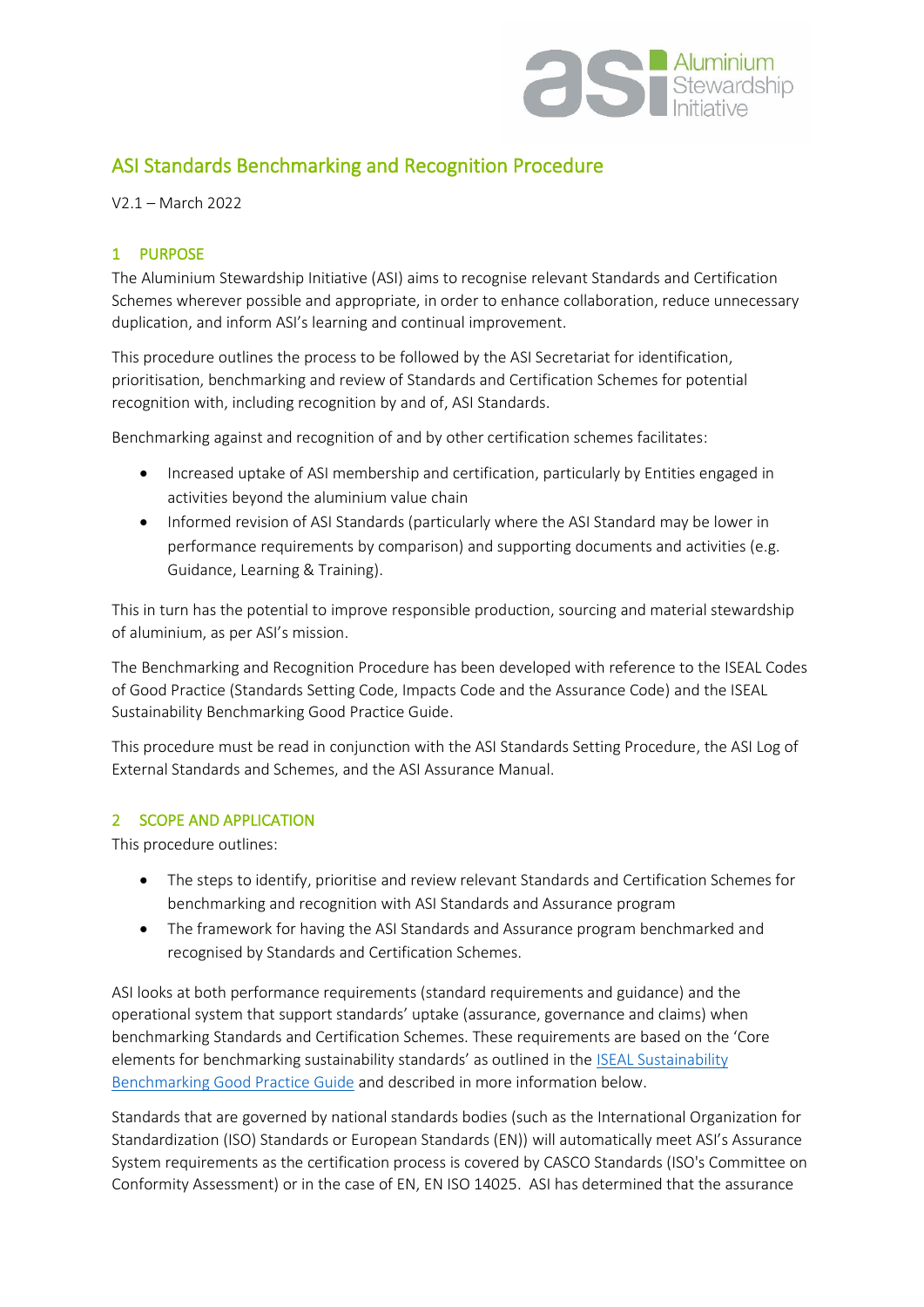

processes associated with the ISO and EN Standards, including the accreditation processes for Conformity Assessment Bodies (CABs) are consistent with the requirements of the ASI assurance framework as outlined in relevant ASI policies and procedures.

| <b>Element of</b>            | <b>Details</b>                                                                                                                                                                                                                                                                                                                                                                                 | How assessed                                                      | <b>ISO/EN Standards -</b>                                         |
|------------------------------|------------------------------------------------------------------------------------------------------------------------------------------------------------------------------------------------------------------------------------------------------------------------------------------------------------------------------------------------------------------------------------------------|-------------------------------------------------------------------|-------------------------------------------------------------------|
| Scheme                       |                                                                                                                                                                                                                                                                                                                                                                                                |                                                                   | <b>How assessed</b>                                               |
| Governance and<br>Management | How the external Standards<br>system is structured and<br>implemented, including the<br>governance structure,<br>standard-setting processes<br>(including stakeholder<br>participation) and grievance<br>or dispute resolution<br>mechanisms.                                                                                                                                                  | Description of<br>Scheme's Governance<br>and Management<br>system | Description of<br>Scheme's<br>Governance and<br>Management system |
| Scope and Uptake             | The breadth and scale of<br>uptake of the Certification<br>Scheme with relevance to<br>the aluminium value chain,<br>which includes the<br>geographical scope, the<br>strategies or services used to<br>stimulate uptake of the<br>standard, and the extent of<br>that uptake. For example, a<br>rigorous standard with little<br>market uptake will not be of<br>value in sourcing decisions. | Description of<br>Scheme's Scope and<br>Uptake                    | Description of<br>Scheme's Scope and<br>Uptake                    |
| Standard                     | The sustainability criteria                                                                                                                                                                                                                                                                                                                                                                    | All criteria need to be                                           | All criteria need to be                                           |
| Requirements                 | delineated in the ASI<br>Performance and/or Chain of<br>Custody standard against<br>which the Certification<br>Scheme is benchmarked.                                                                                                                                                                                                                                                          | Met                                                               | Met                                                               |
| Assurance System             | The assurance elements of<br>the Certification Scheme,<br>including the certification<br>procedures, requirements for<br>conformance, competencies<br>required of auditors or<br>evaluators, accreditation or<br>oversight of the assurance<br>providers, and transparency<br>of audit/certification results.                                                                                  | All criteria need to be<br>Met                                    | Covered by CASCO<br>Standards or EN ISO<br>14025                  |
| Claims                       | The level and type of<br>sustainability claims allowed<br>within the external standards<br>system and by the<br>participating entities.                                                                                                                                                                                                                                                        | Description of<br>Scheme's Claims<br>guidelines                   | Description of<br>Scheme's Claims<br>guidelines                   |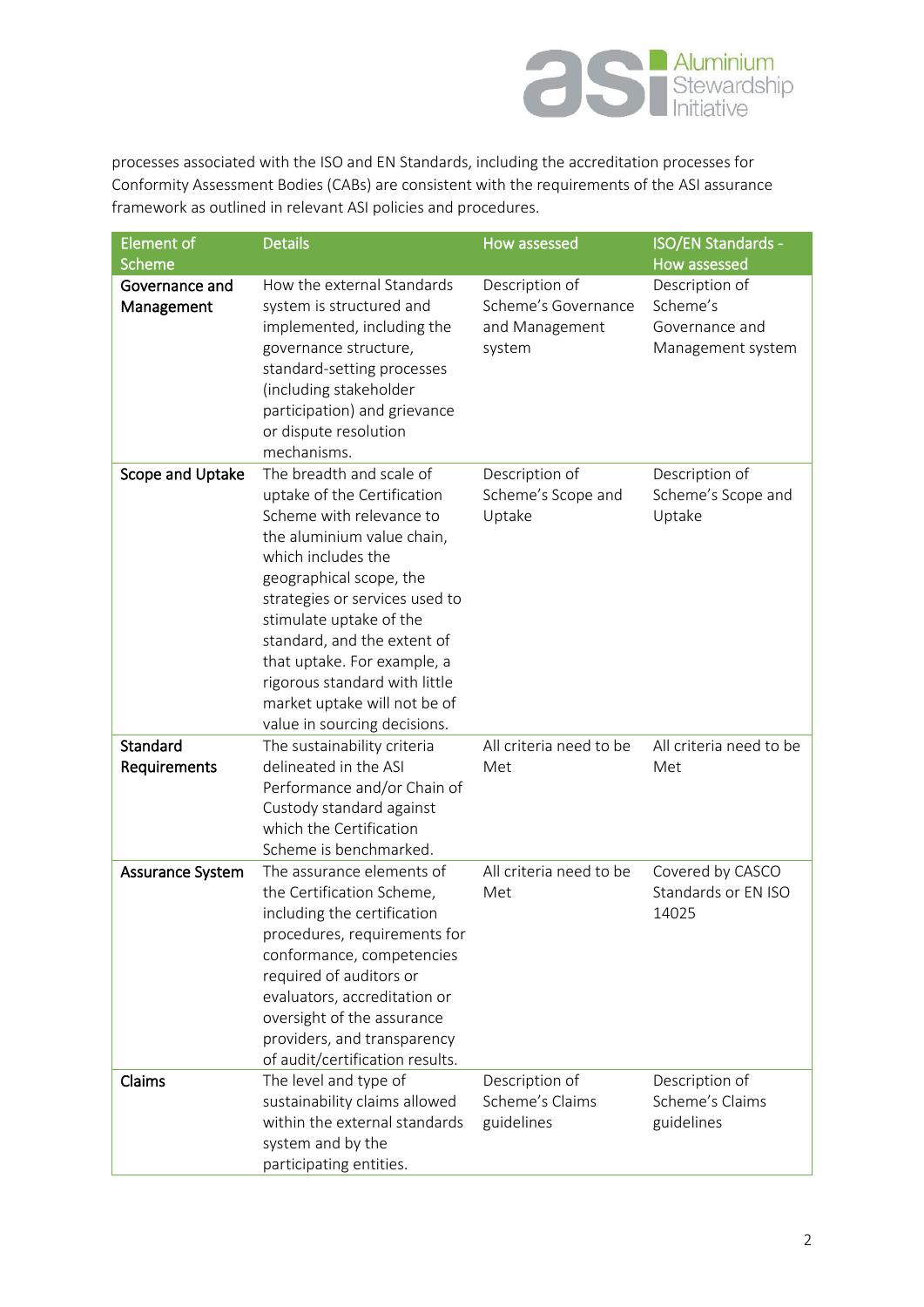

The exact requirements of these elements and ratings that ASI uses are listed in the ASI Benchmarking Assessment Checklist. This procedure describes roles and responsibilities for the ASI Secretariat and the ASI Standards Benchmarking and Harmonisation Working Group (SBHWG).

| <b>Term</b>                                                                                  | <b>Definition</b>                                                                                                                                                                                                                                                                                                                    |
|----------------------------------------------------------------------------------------------|--------------------------------------------------------------------------------------------------------------------------------------------------------------------------------------------------------------------------------------------------------------------------------------------------------------------------------------|
| <b>ASI Standards</b>                                                                         | Includes the ASI Performance Standard and the ASI Chain of Custody<br>Standard.                                                                                                                                                                                                                                                      |
| <b>ASI Standards</b><br>Benchmarking and<br>Harmonisation<br><b>Working Group</b><br>(SBHWG) | ASI Working Group convened by the Standards Committee to review a<br>range of relevant externally recognised Standards, Certification Schemes<br>for benchmarking and recognition with ASI Standards.                                                                                                                                |
|                                                                                              | Since ASI sets the criteria for recognition and holds relationships with some<br>of the Standards and Schemes seeking recognition, ASI's SBHWG acts as an<br>independent group that reviews the results from ASI's Benchmarking<br>Assessments. This contributes to objectivity of the assessment results and<br>perception of bias. |
|                                                                                              | SBHWG will be used in this document as the abbreviation for ASI<br>Standards Benchmarking and Harmonisation Working Group.                                                                                                                                                                                                           |
| <b>ASI Working Group</b>                                                                     | A group comprised of experts and interested stakeholders convened by<br>the Standards Committee to address and review a particular topic or task<br>related to standards programs.                                                                                                                                                   |
| <b>ASI Accredited</b><br>Auditor                                                             | A qualified person individually accredited by ASI who conducts ASI audits<br>on behalf of and under the responsibility of an ASI Accredited Auditing<br>Firm.                                                                                                                                                                        |
| <b>Certification (ASI</b><br>Certification)                                                  | ASI Certification is an attestation issued by ASI, based on the results of an<br>ASI Audit by an ASI Accredited Auditing Firm, that the required level of<br>Conformance has been achieved against the applicable ASI Standard and<br>for the documented Certification Scope.                                                        |
| <b>Certification Scheme</b>                                                                  | A set of common requirements for third party Accredited Auditors<br>conducting Certification audits against a certifiable Standard.                                                                                                                                                                                                  |
|                                                                                              | Examples of Certification Schemes include those for international<br>Standards such as ISO 14001, ISO 45001, SA 8000, etc. or those for sector<br>or supply chain Standards with third party audits such as Forest<br>Stewardship Council or the Responsible Jewellery Council for their<br>respective Chain of Custody Standards.   |
| Member                                                                                       | An Entity or group of Entities that is a current member of one of ASI's six<br>membership classes:                                                                                                                                                                                                                                   |
|                                                                                              | Production and Transformation (eligible for ASI Certification)<br>Industrial Users (eligible for ASI Certification)<br>Civil Society<br>Downstream Supporters<br>Associations<br>General Supporters                                                                                                                                  |

# 3 DEFINITIONS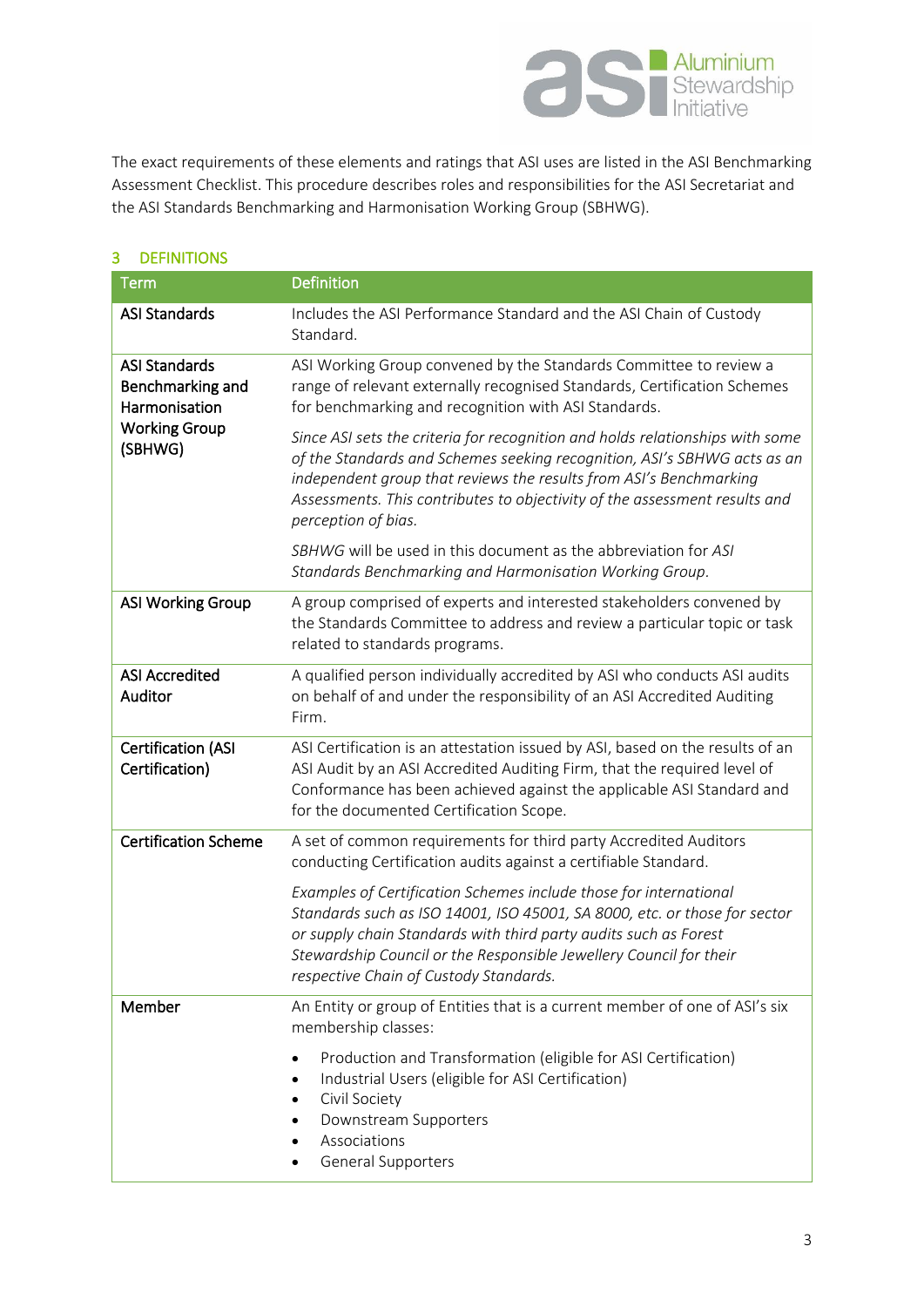

| <b>Standards Committee</b> | ASI Standards Committee as defined in the ASI Constitution.                                                                                                                                                                                                                                                                                                                                                                                                                                                                                                                                                                                                                                                                                                                      |
|----------------------------|----------------------------------------------------------------------------------------------------------------------------------------------------------------------------------------------------------------------------------------------------------------------------------------------------------------------------------------------------------------------------------------------------------------------------------------------------------------------------------------------------------------------------------------------------------------------------------------------------------------------------------------------------------------------------------------------------------------------------------------------------------------------------------|
| <b>Stakeholders</b>        | Persons or groups who are directly or indirectly affected by a project and<br>its Associated Facilities, as well as those who may have interests in a<br>project and/or the ability to influence its outcome, either positively or<br>negatively. From a Due Diligence perspective impacted Stakeholders will<br>be the priority for engagement and may include but are not limited to:<br>. Workers (including local and Migrant Workers) and Labour Unions<br>• Land owners and other resource users<br>• Artisanal miners<br>• Governments (local, regional and national)<br>• Civil society organisations, including environmental and Community-<br>based organisations and local Human Rights defenders<br>Additionally, interested Stakeholders that may be important for |
|                            | meaningful engagement can include:<br>· Industry peers<br>· Investors/shareholders<br>• Business partners<br>· Scientific community<br>• The media<br>• Ecosystems and biodiversity features (represented by advocates)<br>(Derived from the OECD Due Diligence Guidance for Meaningful<br>Stakeholder Engagement in the Extractives Sector)                                                                                                                                                                                                                                                                                                                                                                                                                                     |
| Standard                   | Document that provides, for common and repeated use, rules, guidelines<br>or characteristic for products or related processes and production<br>methods, with which compliance is voluntary (ISEAL Code of Good<br>Practice for Setting Social and Environmental Standards).                                                                                                                                                                                                                                                                                                                                                                                                                                                                                                     |

#### 4 REFERENCES

- ASI Assurance Manual
- ASI Benchmarking Assessment Checklist
- ASI Chain of Custody Standard
- ASI Chain of Custody Standard Guidance
- ASI Claims Guide
- ASI Complaints Mechanism
- ASI Communications Procedure for Changes to ASI Documents
- ASI Glossary
- ASI Governance Handbook
- ASI Log of External Standards and Schemes
- ASI Performance Standard
- ASI Performance Standard Guidance
- ASI Standards Benchmarking and Harmonisation Working Group Terms of Reference
- ASI Standards Setting Procedure
- ISEAL Code of Good Practice for Setting Social and Environmental Standards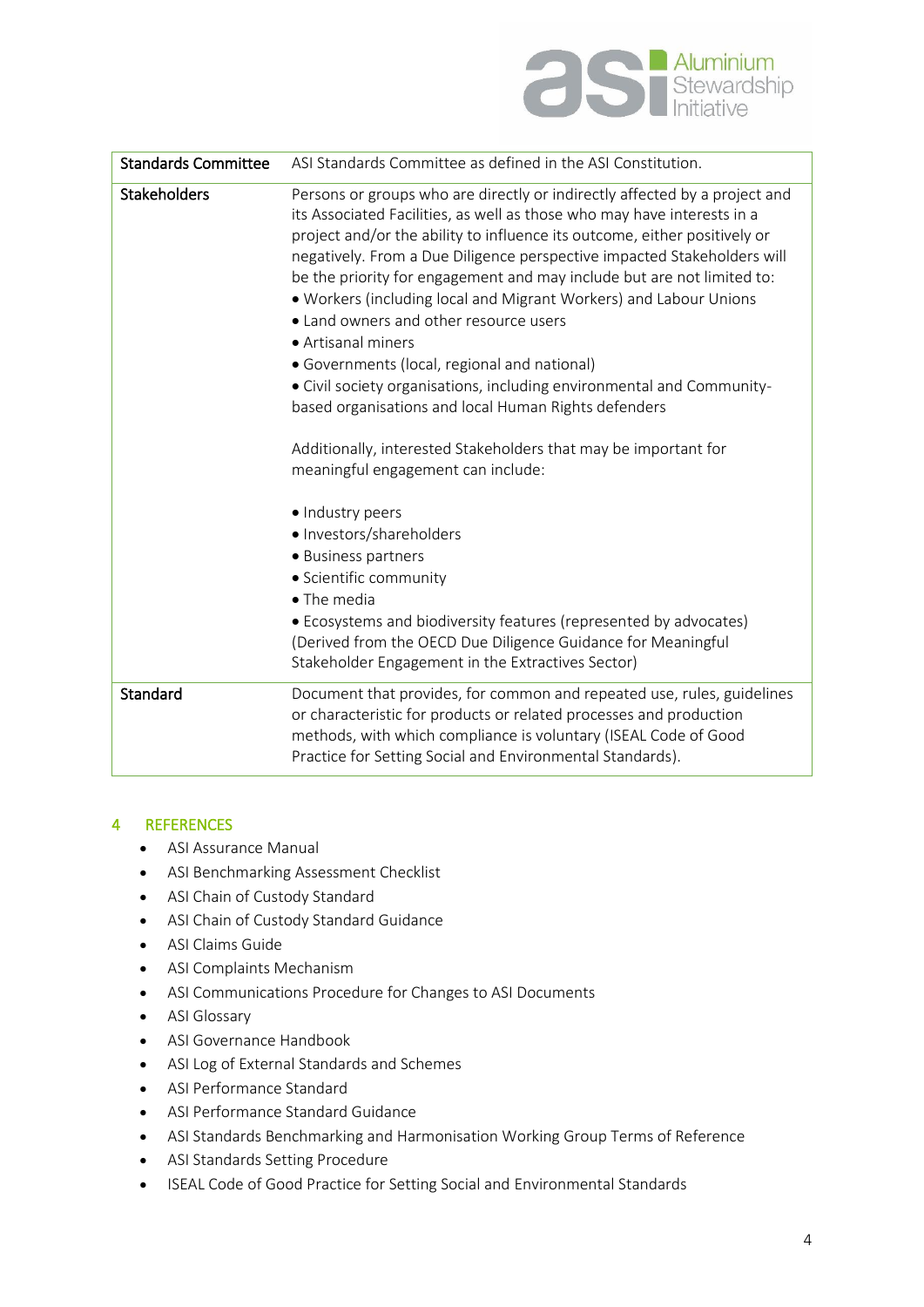

- ISEAL Code of Good Practice for Assessing the Impacts of Social and Environmental Standards
- ISEAL Code of Good Practice for Assuring Compliance with Social and Environmental **Standards**
- ISEAL Sustainability Benchmarking Good Practice Guide
- ISO/IEC Guide 2 Standardization and related activities -- General vocabulary

#### 5 PROCEDURE

There are four steps to be followed for recognition of Certification Schemes with the current ASI Standards and for consideration in future reviews of the ASI Standards. The steps are shown in the diagram below.



The ASI Log of External Standards and Schemes contains corresponding tables with the steps in this procedure listing all the Standards and Schemes that have been recommended to ASI.

Each step is described in more detail below.

#### 5.1 Identification of Standards and Certification Schemes and prioritisation

- 1. The ASI Secretariat and the Standards Benchmarking and Harmonisation Working Group (SBHWG) will periodically identify and review new, or changes to existing Standards and Certification Schemes for potential recognition.
- 2. Any Stakeholder, including ASI Members, Standards Committee and/or Working Group participants, Auditors, and Schemes, can also identify and propose Standards and Certification Schemes for potential benchmarking with the ASI Standards and Assurance program, and for ASI to be benchmarked by external Standards and Schemes.
- 3. The ASI Secretariat and/or the SBHWG will review the proposed Standard or Certification Scheme to determine if it is relevant and material to ASI, and agree whether to carry out an ASI Benchmarking Assessment (5.2). Since the process to recognise a Standard or Certification Scheme can be time-consuming and resource intensive, and the ASI Secretariat has limited resources, a prioritisation process will be regularly undertaken to determine which Standards or Certification Schemes are deemed most urgent to undergo a Benchmarking Assessment.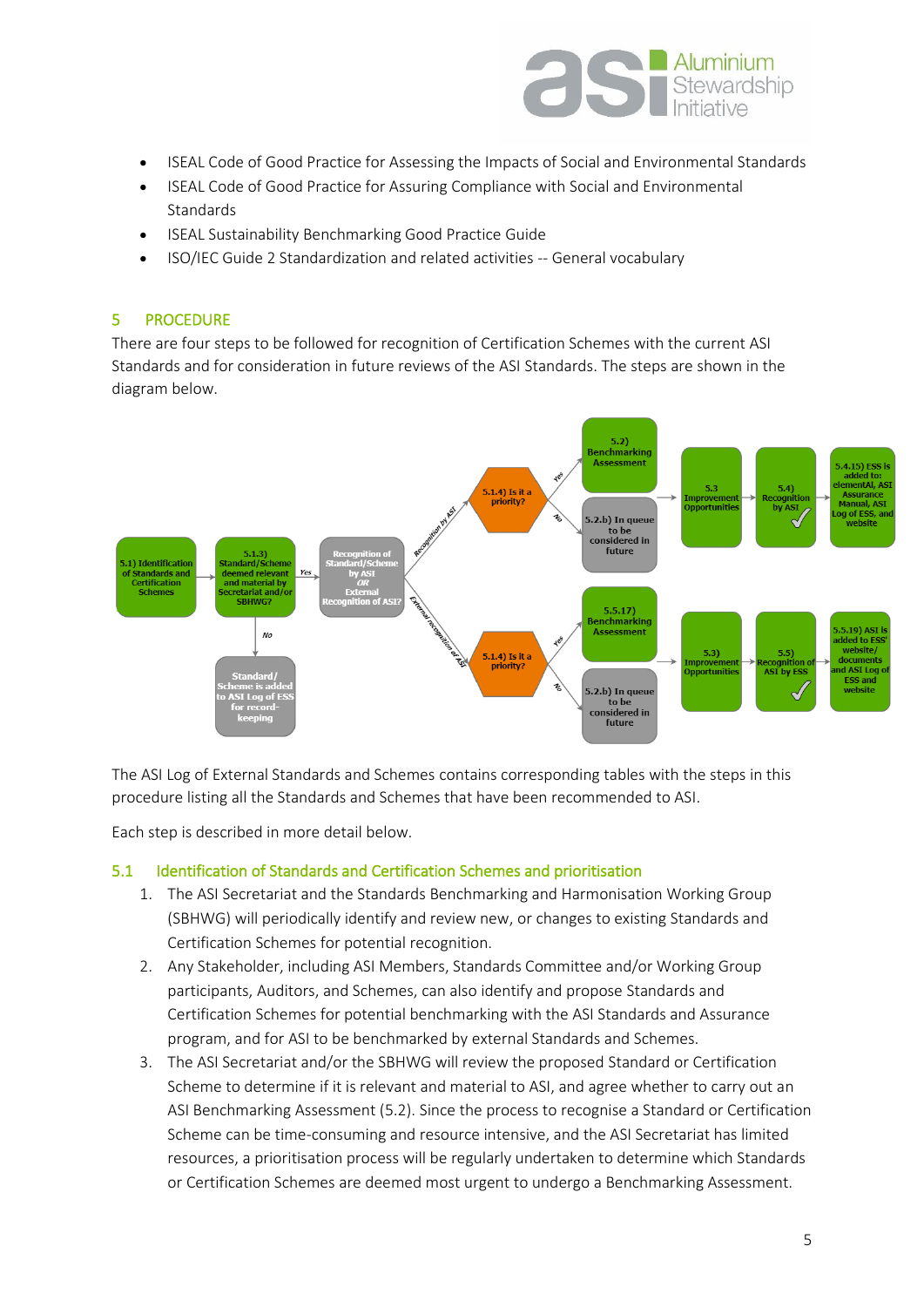

- 4. ASI has seven main factors that it considers in determining priority of a Standards or Certification Scheme to be recognised by ASI, or external recognition of ASI. These include:
	- a) An updated version of a Standard or Certification Scheme (that has already been recognised by ASI or of ASI) has been published
	- b) Requests from ASI Members
	- c) ASI Secretariat resources and budget
	- d) Likelihood of successful recognition outcome
	- e) Number and type of recognition activities that can feasibly be managed in parallel
	- f) Global applicability of the Standard or Certification Scheme
	- g) Relevance/urgency to complete the recognition process during a Standards Revision process, where applicable.

All these factors will be taken into consideration by the Secretariat when prioritising a Standard or Scheme to the SBHWG.

- 5. The ASI Log of External Standards and Schemes will be maintained with all identified Standards and Schemes and their status.
	- a) Standards or Schemes that have been prioritised will be scheduled to undergo a Benchmarking Assessment (5.2).
	- b) Standards and Schemes of interest may be placed in a 'queue' to be considered for this process in future.
	- c) The remainder will not progress to a Benchmarking Assessment.

#### 5.2 Benchmarking Assessment

- 6. Once a Standard or Certification Scheme has been prioritised, the ASI Secretariat will complete the ASI Benchmarking Assessment Checklist. In case it does not concern an ISO or EN Standard, the ASI Secretariat will also send the Checklist to the Standard or Scheme for their review and schedule a call to discuss and agree the results.
- 7. It will also be assessed whether there are opportunities to harmonise aspects of the Standard or Scheme into current or future revisions of the ASI Standards and assurance process, and if so:
	- a) The relevant steps and timeframes
	- b) Whether there are additional evidence requirements or conditions that would need to be communicated to Members and/or Auditors in order for recognition to be implemented
	- c) Which changes in elementAl would be required to support the recognition.
- 8. The ASI Secretariat will discuss the results of the ASI Benchmarking Assessment with the SBHWG. The results of the ASI Benchmarking Assessment will be recorded in the SBHWG's meeting minutes, or other documentation, for communication to the ASI Standards Committee.
- 9. The ASI Standards Committee is responsible for reviewing and endorsing the recommendations made by the ASI Secretariat or the SBHWG, for further action as appropriate.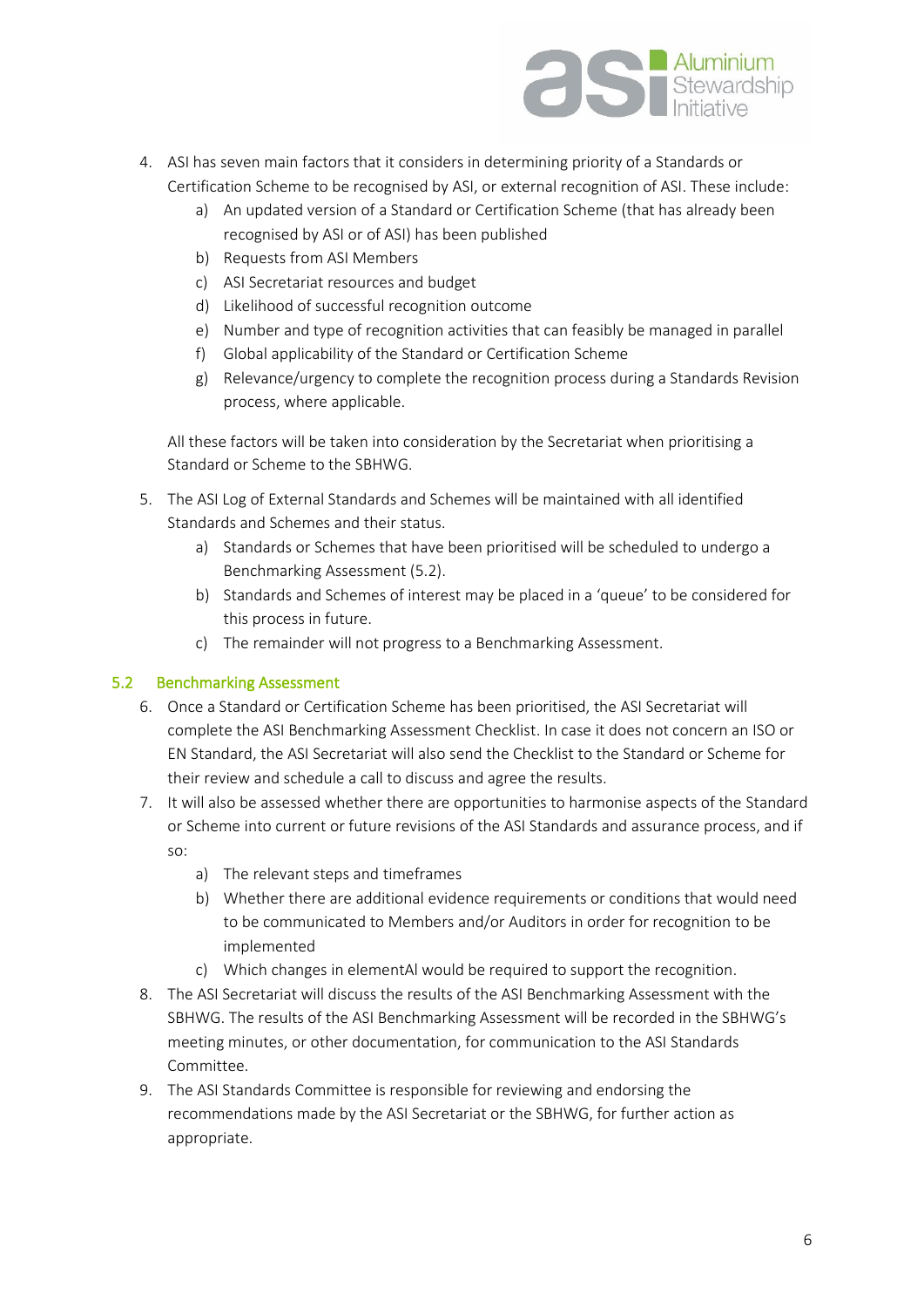

#### 5.3 Improvement opportunities

- 10. Benchmarking Assessments may be used to identify improvement opportunities within ASI or within the external Standard or Certification Schemes.
- 11. If the ASI Benchmarking Assessment Checklist (conducted in section 5.2) finds that the requirements of the external Standards and the associated assurance processes are greater than those defined in the ASI Standards or other ASI Documents, these will be logged by the ASI Secretariat for consideration during the next ASI Standards revision process, as set out in the ASI Standards Setting Procedure.
- 12. If the ASI Benchmarking Assessment Checklist finds that the Standard or Certification Scheme has lower or different performance requirements, recognition by ASI may not be possible unless additional conditions and gaps to address the difference are implemented by the Scheme. This information may be shared with owner of the Scheme as appropriate, particularly where they have requested a benchmarking assessment be conducted by ASI.

# 5.4 Recognition by ASI

- 13. A formal recognition of a Standard or Certification Scheme will be documented in the recognition table in the ASI Assurance Manual, the ASI Log of External Standards and Schemes, the ASI website and implemented through the associated recognition functionality in elementAl.
- 14. The ASI Board is responsible for approving the initiation of Standards Revision processes, as per the ASI Standards Setting Procedure.
- 15. For ASI recognition of a Standard or Certification Scheme to take effect, it must be approved by the ASI Standards Committee and adopted by the ASI Board. Following approval, the ASI Secretariat will:
	- a. Update the recognition table in the ASI Assurance Manual, the ASI Log of External Standards and Schemes, and ASI website
	- b. Update the associated recognition functionality in elementAl
	- c. Communicate changes in accordance with the ASI Communications Procedure for Changes to ASI Documents.
- 16. The ASI Secretariat and SBHWG will monitor the Standard or Certification Scheme for revisions and changes that may affect the recognition.

# 5.5 External recognition of ASI Standards

- 17. Once an external recognition has been prioritised under 5.1.4, the ASI Secretariat will work with the owner of the Standard or Scheme to complete the benchmarking or recognition assessment process.
- 18. The ASI Secretariat will report progress on the recognition process to the ASI SBHWG, ASI Board and the ASI Standards Committee in accordance with their meeting schedules and agendas.
- 19. Once the external benchmarking and recognition process is complete, the ASI Secretariat will communicate the results on the ASI website and in the ASI Log of External Standards and Schemes as appropriate. The external Standard or Scheme will communicate the results of the recognition according to their own processes and procedures.